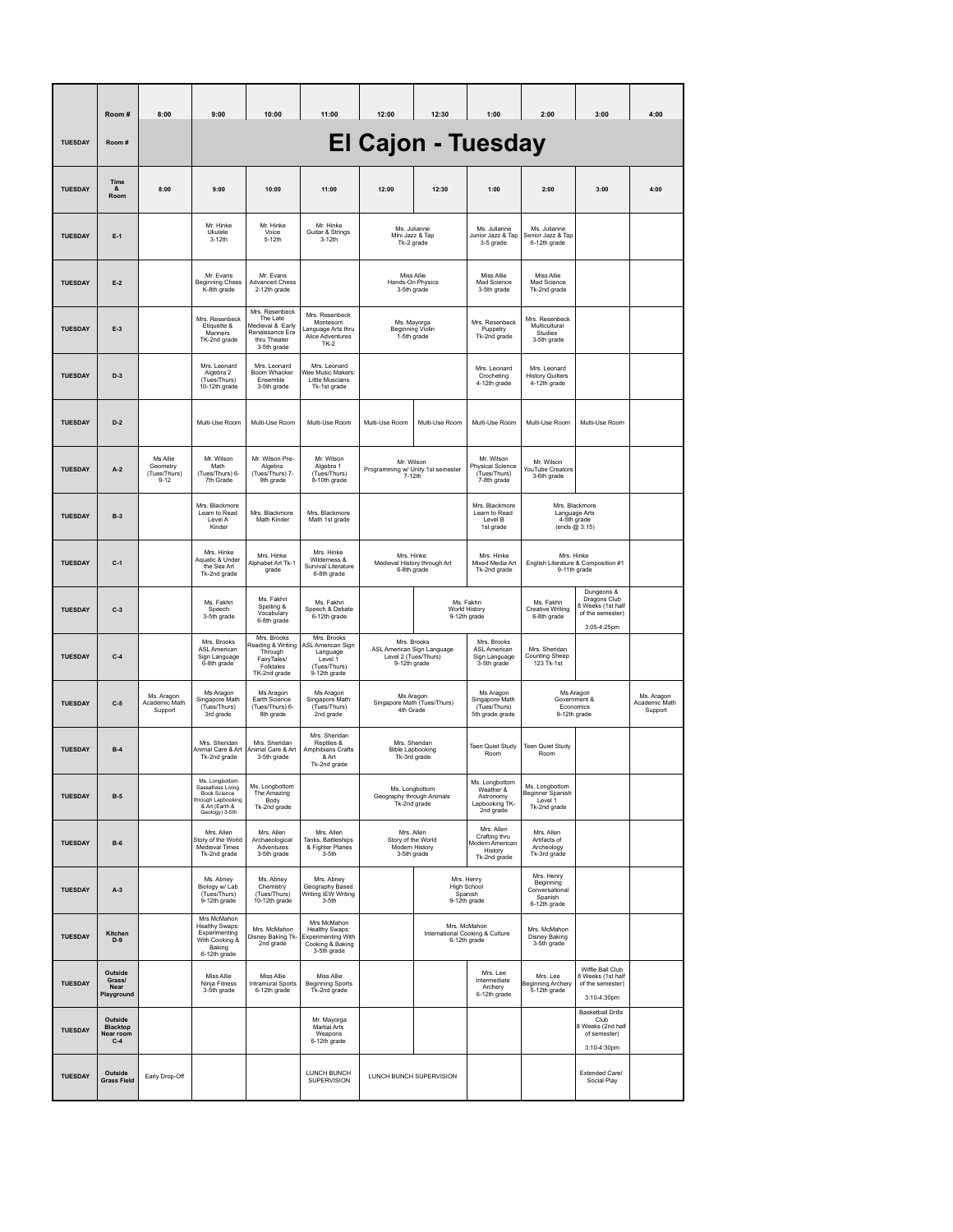|                  | Room#                                  |                                              | El Cajon - Wednesday                                                                                              |                                                                                    |                                                                                    |                                                                   |                |                                                                                                                    |                                                                         |                                                                |      |
|------------------|----------------------------------------|----------------------------------------------|-------------------------------------------------------------------------------------------------------------------|------------------------------------------------------------------------------------|------------------------------------------------------------------------------------|-------------------------------------------------------------------|----------------|--------------------------------------------------------------------------------------------------------------------|-------------------------------------------------------------------------|----------------------------------------------------------------|------|
| WEDNESDAY        | Time<br>Room                           | 8:00                                         | 9:00                                                                                                              | 10:00                                                                              | 11:00                                                                              | 12:00                                                             | 12:30          | 1:00                                                                                                               | 2:00                                                                    | 3:00                                                           | 4:00 |
| WEDNESDAY        | $E-1$                                  |                                              | Ms Damaris<br>Music &<br>Movement<br>Tk-1st grade                                                                 | Playground<br>Ms. Damaris<br>Reader's Theater/<br>Actor's Workshop<br>6-12th grade | Mrs. Bueno<br>Ballroom Dancing &<br>Etiquette<br>4-10th grade                      | Mrs. Bueno<br>Advanced Musical Theater Voice<br>6-12th grade      |                | Mrs. Bueno<br>Junior Muscial<br>Theater<br>Willy Wonka Jr.<br>TK-3rd grade                                         | Mrs. Bueno<br>Senior Musical Theater Willie Wonka Jr.<br>4-12th grade   |                                                                |      |
| WEDNESDAY        | $E-2$                                  |                                              | Mrs. Hinke<br>Meet VanGogh &<br>Friends<br>Tk-2nd grade                                                           | Mrs. Hinke<br>Fine Art<br>3-5th grade                                              | Mrs. Hinke<br>Ceramics, Clay &<br>Sculpture<br>6-12th grade                        |                                                                   |                | Mrs Hinke<br>Human Anatomy<br>Through Art<br>8-12th grade                                                          | Mrs. Hinke<br>Gardening 101<br>K-3rd grade                              |                                                                |      |
| WEDNESDAY        | $E-3$                                  |                                              | Mrs. Resenbeck<br>Wizard of Oz<br><b>Musical Theater</b><br><b>Teaching Conflict</b><br>Resolution<br>3-5th grade | Mrs. Resenbeck<br>Gold Dust or Bust<br>Tk-2nd grade                                | Mrs. Resenbeck<br>Montessori<br>Science: Rumpus<br>Rainforest<br>3-5th grade       | Ms. Julianne<br>Learn & Play Tap & Ballet<br>2-4 years old        |                | Mrs. Regine<br>French 1-5th<br>grade                                                                               | Mrs. Regine French 6-12th grade                                         |                                                                |      |
| WEDNESDAY        | $D-3$                                  | Mrs. Curtin<br>Math Tutoring<br>7-12th grade | Mrs. Curtin<br>Forensic Science<br>7-12th grade                                                                   | Mrs. Curtin<br>Dissecting<br>6-8th grade                                           | Mrs. Curtin<br><b>Babysitters Club</b><br>6-12th grade                             | Mrs. Curtin<br>Careers/ Entrepreneurialship<br>7-12th grade       |                | DeMink<br>Beginning Ukulele<br>Tk-2nd grade                                                                        | DeMink<br>Beginning<br>Drumming<br>TK-3rd grade                         |                                                                |      |
| WEDNESDAY        | $D-2$                                  |                                              | Multi-Use Room                                                                                                    | Multi-Use Room                                                                     | Multi-Use Room                                                                     | Multi-Use Room                                                    | Multi-Use Room | Multi-Use Room                                                                                                     | Multi-Use Room                                                          | Multi-Use Room                                                 |      |
| WEDNESDAY        | $A-2$                                  |                                              | Mr. Wilson<br>Electrical<br>Engineering<br>3-5th grade                                                            | Mr. Wilson<br>Chemistry<br>Flements<br>6-8th grade                                 | Mr. Wilson Mini<br>lectrical Engineers<br>TK-2nd grade                             | Mr. Wilson<br>Minecraft Coding<br>3-6th grade                     |                | Mr. Wilson<br>3D Animation w/<br>Blender & 3D<br>Printing & CAD<br>(Computer-Aided<br>Design) software<br>$6-12th$ | Mr. Wilson<br>Yearbook<br>6-12th grade                                  | Mr Wilson<br>Automotive<br>Maintenance and<br>Repair<br>7-12th |      |
| <b>WEDNESDAY</b> | $B-3$                                  |                                              | Mrs. Blackmore<br>Early Literature<br>Through Arts &<br>Crafts<br>Tk-1st grade                                    | Mrs. Blackmore<br>Learn to Read<br>Level A<br>Kinder                               |                                                                                    | Mrs. Blackmore<br>Learn to Write<br>1-2nd grade                   |                | Mrs. Blackmore<br><b>Spelling Games</b><br>1-2nd grade                                                             | Mrs. Blackmore<br>Reading Comprehension<br>2-3rd grade<br>(ends @ 3:15) |                                                                |      |
| WEDNESDAY        | $C-1$                                  |                                              | Paintbox Art<br>Crafty Creatures<br><b>Hand Sewing</b><br>2-8th grade                                             | Paintbox Art<br>Junior Hand<br>Sewers<br>Tk-2nd grade                              | Paintbox Art<br>Junior Fashion<br>Design w/ Machine<br>Sewing<br>K-3rd grade grade | Paintbox Art<br>Beginning Sewing Machine<br>4-12th grade          |                | Paintbox Art<br>Doll Making Hand<br>Sewing<br>2-6th grade                                                          | Paintbox Art<br><b>Fashion Design</b><br>4-12th grade                   |                                                                |      |
| WEDNESDAY        | $C-3$                                  |                                              | PlayWell<br>Teknologies<br>Engineering<br>Challenge & Bash<br>'Em w/ LEGO<br>5-8th grade                          | Playwell<br>Teknoligies<br>Adventures in<br>STEM w/ LEGO<br>Tk-2nd grade           | PlayWell<br>Teknologies STEM<br>Explorations w/<br>LEGO 3-5th grade                | Miss Allie<br>Ancient & Medieval War Inventions<br>3-6th grade    |                | Miss Allie<br>Grossology<br>Science<br>3-5th grade                                                                 | Miss Allie<br>Rocket Science<br>Tk-2nd grade                            |                                                                |      |
| WEDNESDAY        | $C-4$                                  |                                              | Mrs. Dicola<br>Poetry with a<br>Twist<br>7-12th grade                                                             | Mrs. Dicola<br>Word Problems?<br>NO PROBLEM!<br>4-6th grade                        | Mrs. Dicola<br>Multiplication &<br><b>Division Mastery</b><br>3-5th grade          | Mrs. Dicola<br>Reading Comprehension<br>4-6th grade               |                | Mrs. Dicola<br>Time & Money<br>Matters<br>K-2nd grade                                                              | Mrs. Dicola<br>Biztown<br>4-6th grade                                   |                                                                |      |
| WEDNESDAY        | $C-5$                                  |                                              | Mrs. Sheridan<br>Super Hero<br>Characteristic<br>Tk-2nd grade                                                     | Mrs. Sheridan<br>Nature Through<br>Art<br>Tk-2nd grade                             |                                                                                    | Mrs. Sheridan<br>GameSchooling<br>2-5th grade                     |                | Mrs. Sheridan<br>Lifeskills<br>6-12th grade                                                                        | Mrs. Sheridan<br>LifeSkills<br>3-5th grade                              |                                                                |      |
| WEDNESDAY        | $B-4$                                  |                                              |                                                                                                                   | Mrs Salcido<br>Kid's Korner<br>Preschool-Tk                                        |                                                                                    | Teen Quiet Study Room                                             |                | <b>Teen Quiet Study</b><br>Room                                                                                    | Teen Quiet Study<br>Room                                                |                                                                |      |
| WEDNESDAY        | $B-5$                                  |                                              | Ms. Longbottom<br>Creepy Crawlers<br>Tk-2nd grade                                                                 | Mrs. Longbottom<br>Zoology<br>3-5th grade                                          |                                                                                    | Mrs. Longbottom<br>Zoology<br>Tk-2nd grade                        |                | Mrs. Longbottom<br>Magic Tree House<br>Lapbooking<br>2-5th grade                                                   | Mrs. Longbottom<br>Beginner Spanish<br>Level 1<br>Tk-2nd grade          |                                                                |      |
| WEDNESDAY        | $B-6$                                  |                                              | Mrs. Allen<br>Story of the World<br>Ancient History<br>thru Art 3-5th<br>grade                                    | Mrs. Allen<br>Crafting through<br>the 50 States<br>3-5th grade                     | Mrs. Allen<br>Crafting through the<br>Presidents<br>Tk-2nd grade                   | Mrs. Allen<br>Crafting through the National Parks<br>Tk-2nd grade |                | Mrs. Allen<br>Reading &<br>Crafting thru The<br>Lord of the Rings<br>6-12th grade                                  | Mrs. Allen<br>Dinosaur<br>Discovery<br>Tk-2nd grade                     |                                                                |      |
| WEDNESDAY        | $A-3$                                  |                                              | Mrs. Abney<br>Namia 1 IEW<br>Writing<br>6-8th Grade                                                               | Mrs. Abney<br>un & Fascinating<br><b>IEW Writing</b><br>3-5th grade                | Mrs. Abney<br><b>IEW Writing</b><br>Medieval History<br>5-8th grade                |                                                                   |                | Mrs. Abney<br>Hands-On<br>Grammar<br>6-8th grade                                                                   | Mrs. Abney<br>Hands-On<br>Grammar<br>3-5th grade                        |                                                                |      |
| WEDNESDAY        | Kitchen<br>$D-9$                       |                                              | Ms. Aragon<br>Everyday Math<br>(Refresher<br>Course)<br>8-12th grade                                              | Ms. Aragon<br>Heroic & Horrible<br>Leaders<br>7-12th grade                         | Ms. Aragon<br>Aesop's Fables<br>K-2nd grade                                        | Ms. Aragon<br>Making of the Constitution<br>6-8th grade           |                | Ms. Aragon<br>Myth Busters<br>5-8th grade                                                                          | Ms. Aragon<br>Advanced Baking & Decorating<br>5-12th grade              |                                                                |      |
| WEDNESDAY        | Outside<br>Grass or<br><b>Blacktop</b> |                                              | Miss Allie<br>Playground<br>Sports<br>3-5th grade                                                                 | Miss Allie<br>Intramural Sports<br>6-12th grade                                    | Miss Allie<br>Parkour Fitness<br>Tk-2nd grade                                      |                                                                   |                | Ms. Pentland<br>Super Star<br>Gymnastics<br><b>Shooting Stars</b><br>2-4th grade                                   | Ms. Pentalnd<br>Super Star<br>Gymnastics<br>Sparkling Stars<br>$Tk-1$   |                                                                |      |
| WEDNESDAY        | Outside<br><b>Grass Field</b>          | Early Drop-Off                               |                                                                                                                   | Kurious Kiddos<br>Mommy & Me Co-<br>op                                             | LUNCH BUNCH<br>SUPERVISION                                                         | LUNCH BUNCH SUPERVISION                                           |                |                                                                                                                    |                                                                         | Extended Care/<br>Social Play                                  |      |